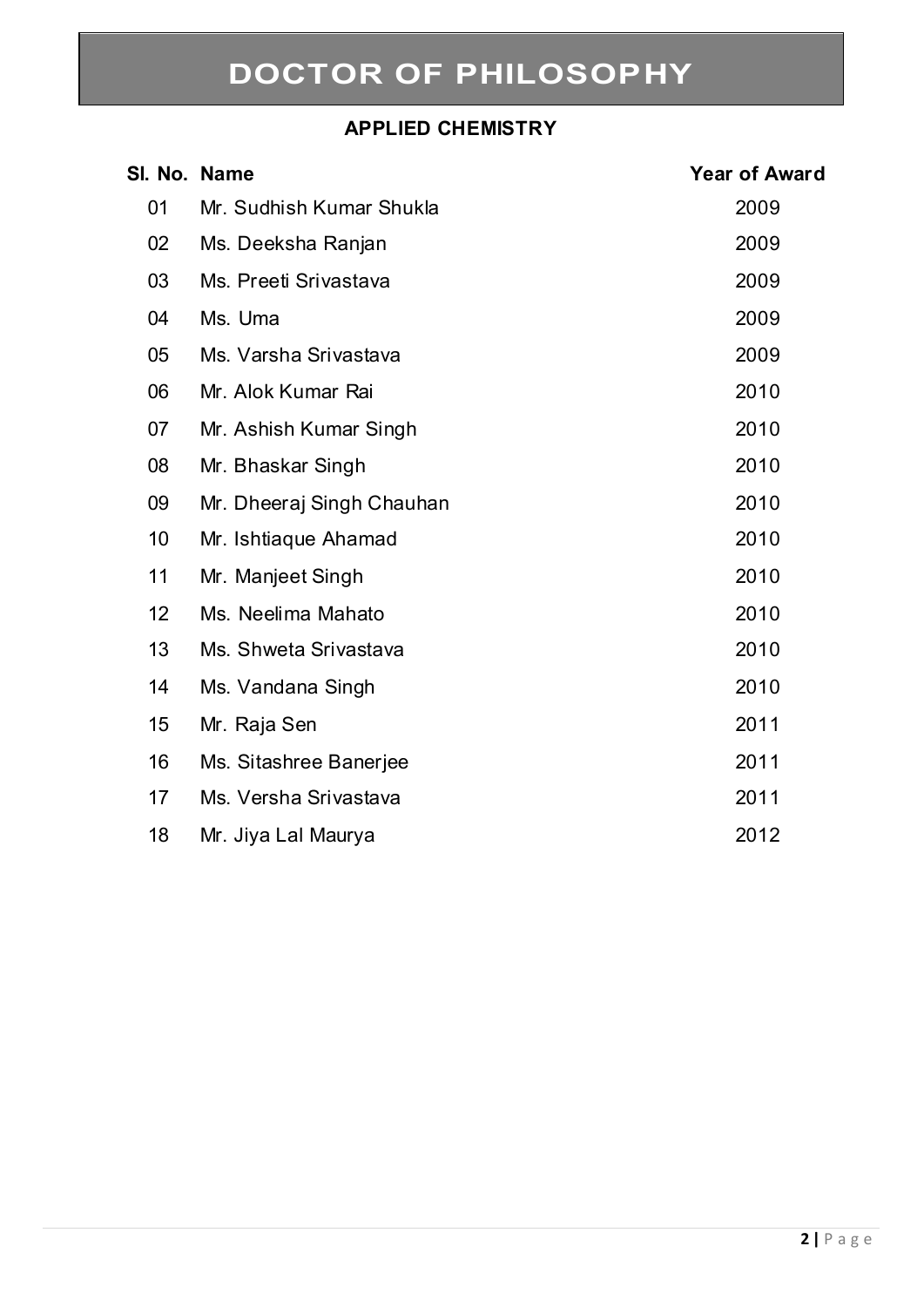### **APPLIED MATHEMATICS**

| SI. No. Name |                              | <b>Year of Award</b> |
|--------------|------------------------------|----------------------|
| 01           | Mr. Dharmendra Tripathi      | 2009                 |
| 02           | Mr. Mohammad Zeyauddin       | 2009                 |
| 03           | Mr. Sag Ram Verma            | 2009                 |
| 04           | Mr. Vineet Srivastava        | 2009                 |
| 05           | Mr. Akmal Husain             | 2010                 |
| 06           | Mr. Amit Kumar Singh         | 2010                 |
| 07           | Mr. Manoj Kumar Verma        | 2010                 |
| 08           | Mr. Mithilesh Singh          | 2010                 |
| 09           | Mr. Roushan Kumar            | 2010                 |
| 10           | Mr. Manoj Kumar Patel        | 2011                 |
| 11           | Mr. Mishilesh Kumar Chaube   | 2011                 |
| 12           | Mr. Praveen Kumar Gupta      | 2011                 |
| 13           | Mr. Sandeep Dixit            | 2011                 |
| 14           | Mr. Subedar Ram              | 2011                 |
| 15           | Mr. Sunil Kumar              | 2011                 |
| 16           | Mr. Varun Kumar              | 2011                 |
| 17           | Mr. Dheerendra Bahadur Singh | 2012                 |
| 18           | Mr. Jitendra Singh           | 2012                 |
| 19           | Mr. Kumar Vishal             | 2012                 |
| 20           | Mr. Rajesh Prasad            | 2012                 |
| 21           | Mr. Ram Kishor Pandey        | 2012                 |
| 22           | Mr. Vipul Kumar Baranwal     | 2012                 |
| 23           | Ms. Shikha Gaur              | 2012                 |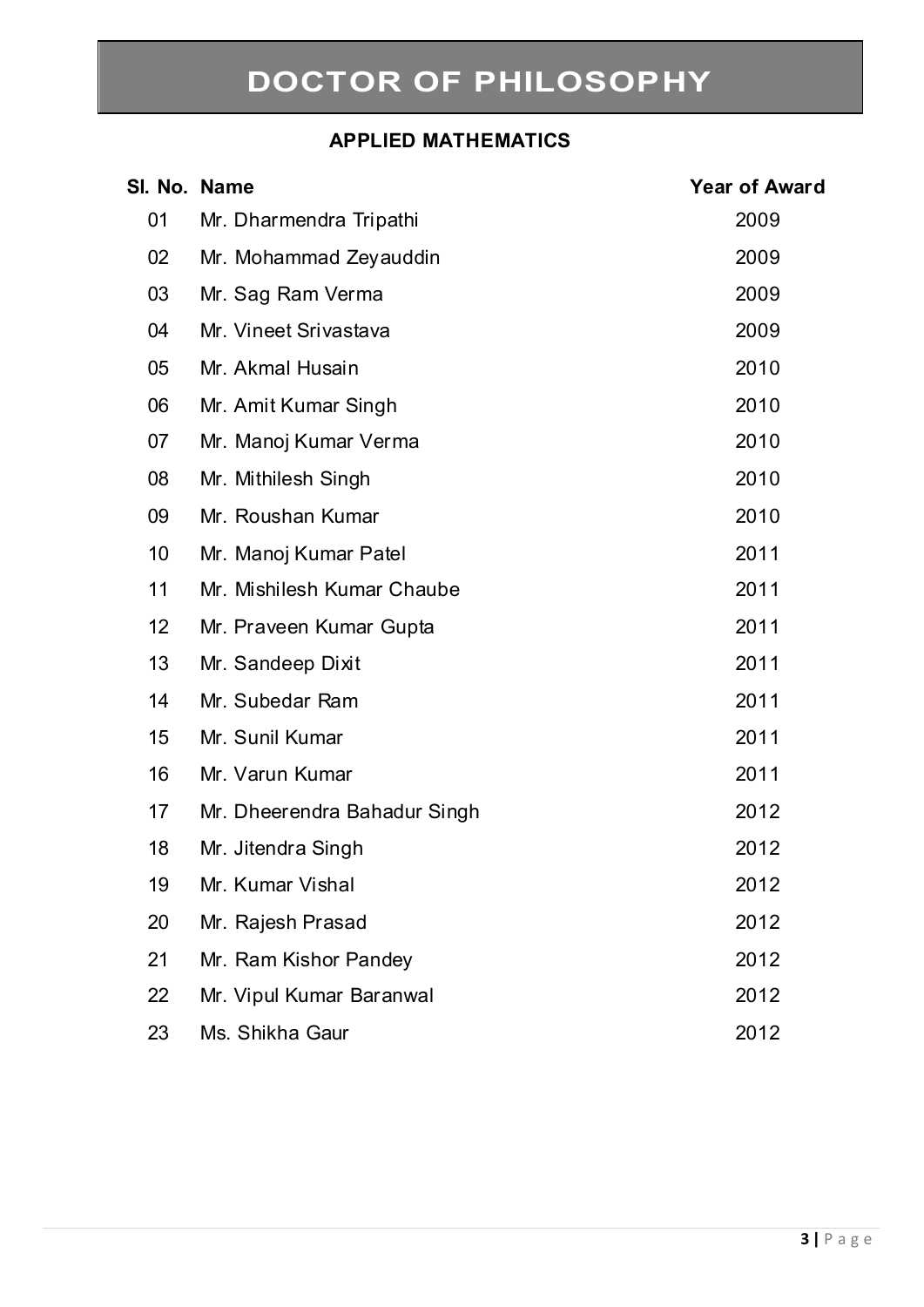#### **APPLIED PHYSICS**

01 Mr. Abhishek Pandey 2011

#### **Sl. No. Name Year of Award**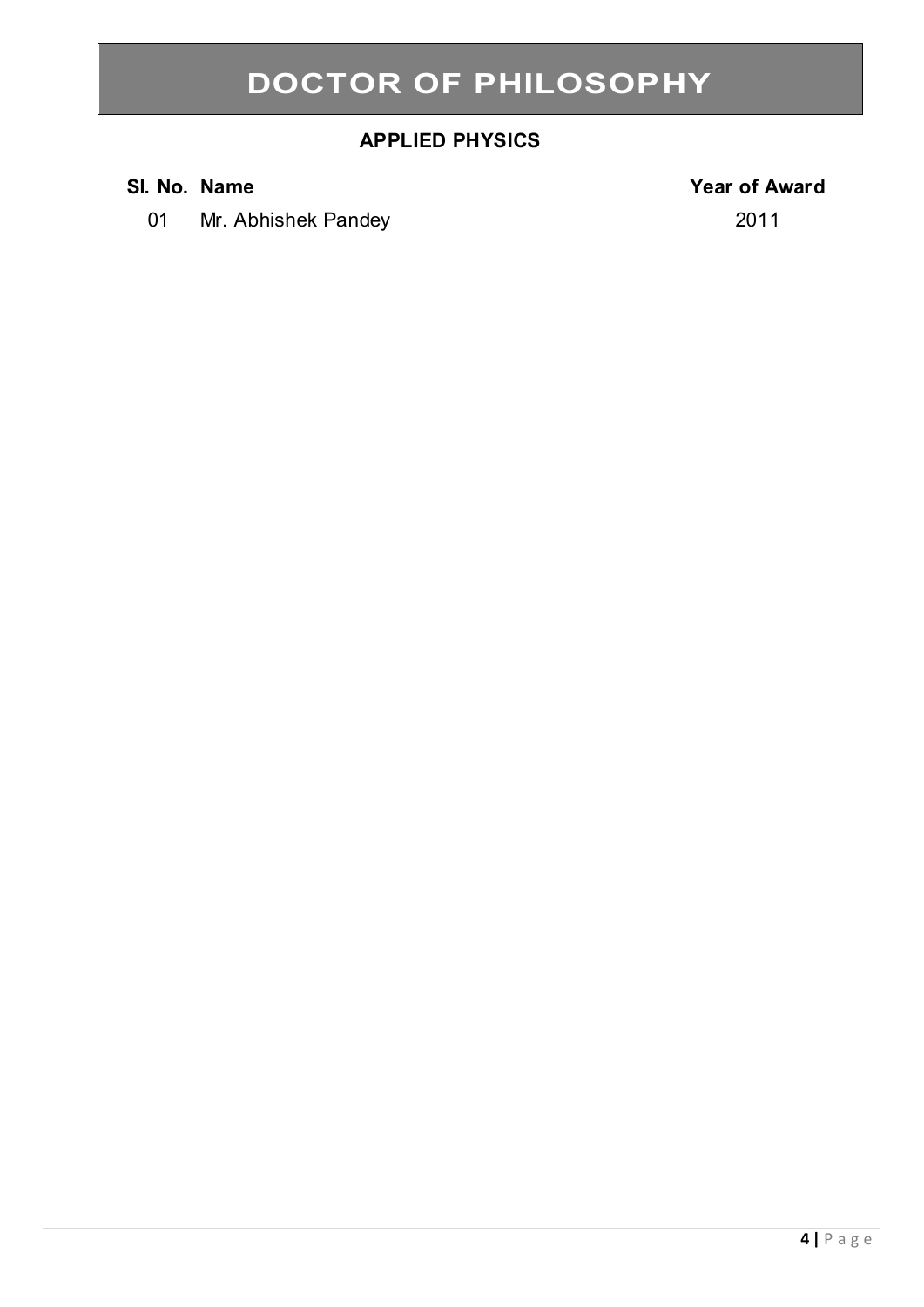#### **BIOCHEMICAL ENGINEERING**

| SI. No. Name |                            | <b>Year of Award</b> |
|--------------|----------------------------|----------------------|
| 01           | Mr. Devendra Kumar Pandey  | 2008                 |
| 02           | Mr. Sanjeev Kumar Pandey   | 2010                 |
| 03           | Mr. Gundampati Ravi Kumar  | 2011                 |
| 04           | Mr. Sudhir Kumar           | 2011                 |
| 05           | Ms. Preeti Nigam           | 2011                 |
| 06           | Mr. Ashutosh Tripathi      | 2012                 |
| 07           | Ms. Mukti Sinha            | 2012                 |
| 08           | Ms. Pooja Agarwal          | 2012                 |
| 09           | Mr. Abhishek Dutt Tripathi | 2012                 |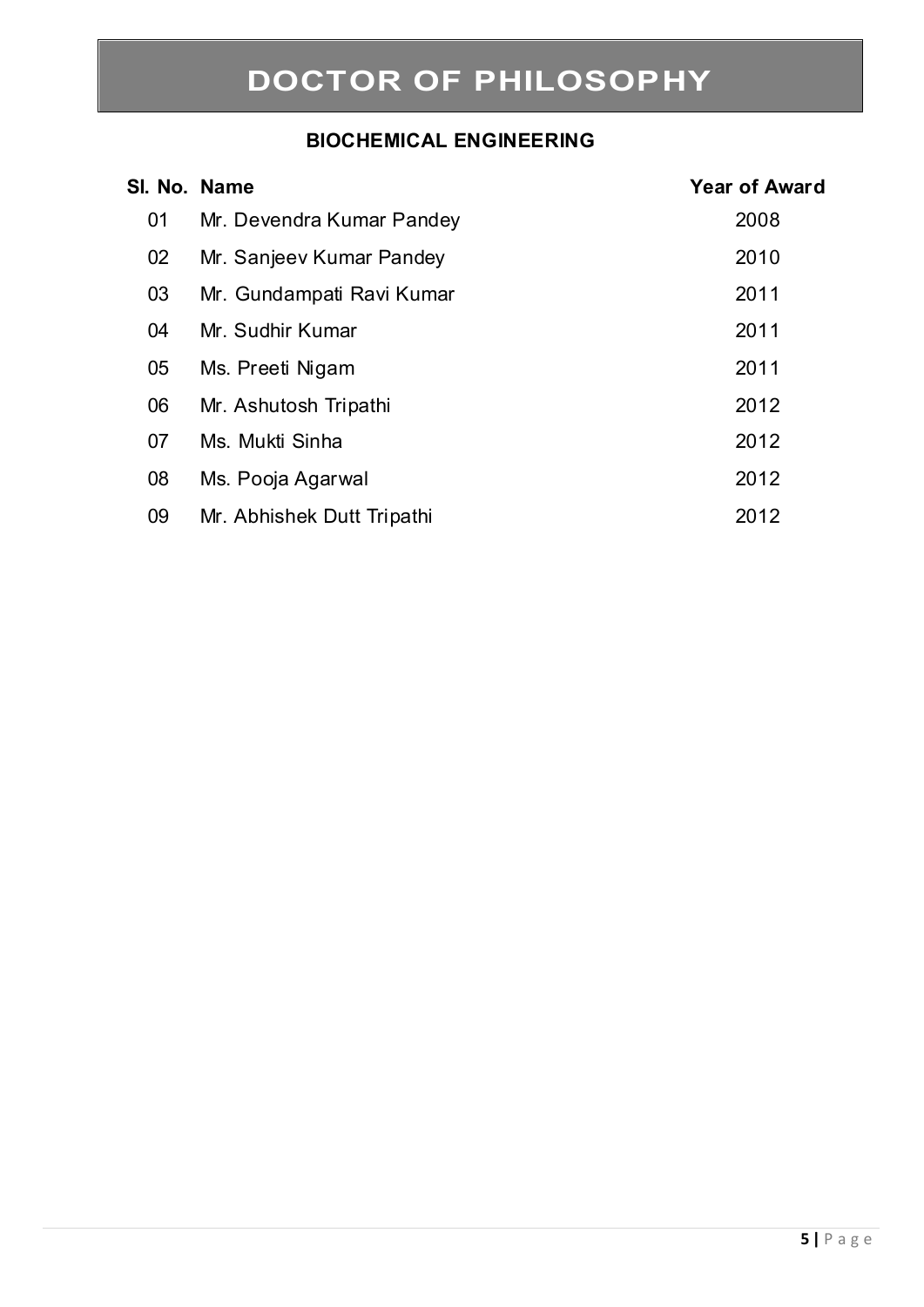#### **BIOMEDICAL ENGINEERING**

| SI. No. Name |                         | <b>Year of Award</b> |
|--------------|-------------------------|----------------------|
| 01           | Ms. Shiru Sharma        | 2009                 |
| 02           | Mr. Anand Kumar Pandey  | 2011                 |
| 03           | Mr. Sandeep Jaiswal     | 2011                 |
| 04           | Mr. Pallab Bhattacharya | 2012                 |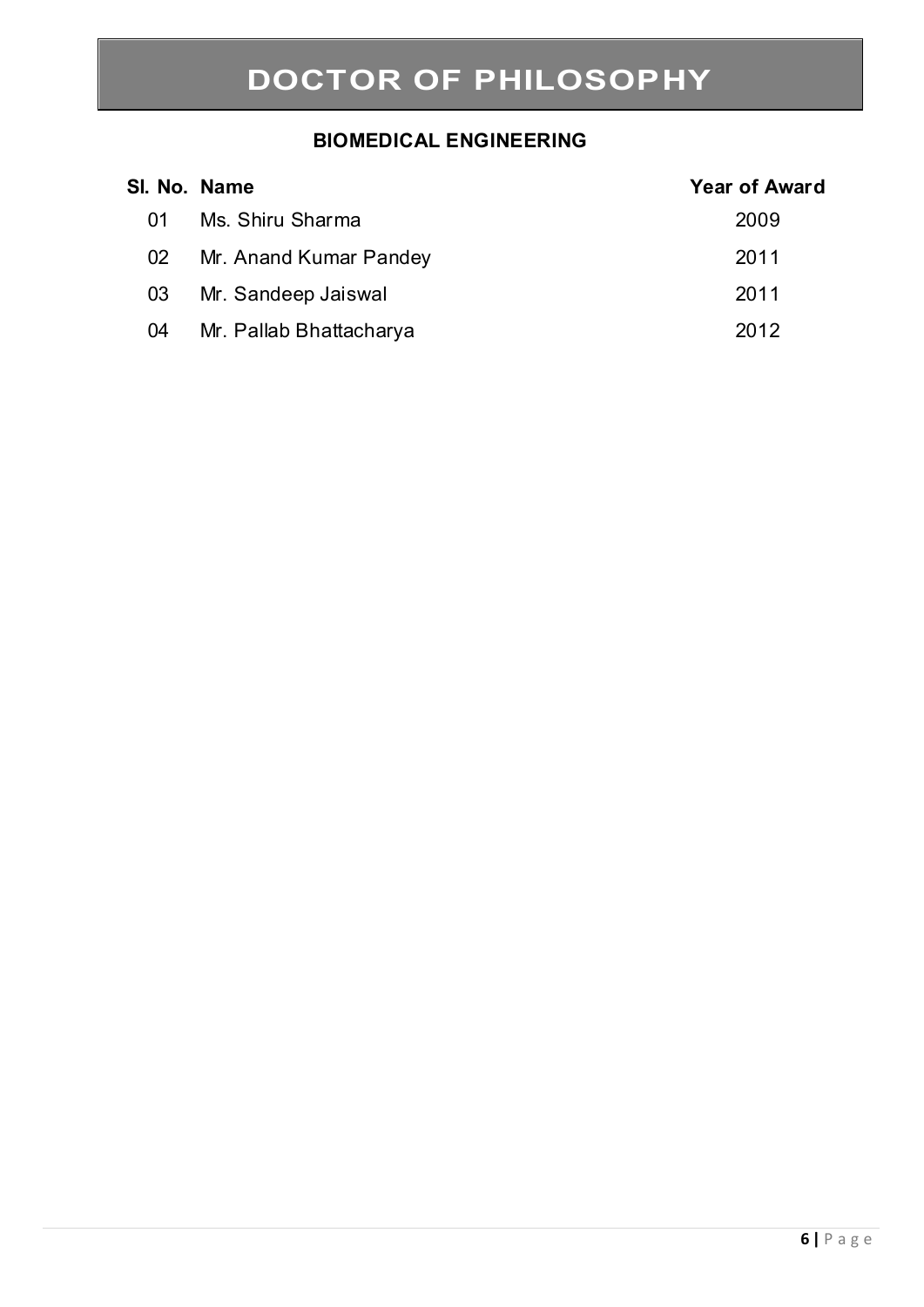#### **CERAMIC ENGINEERING**

| SI. No. Name |                             | <b>Year of Award</b> |
|--------------|-----------------------------|----------------------|
| 01           | Mr. Manas Ranjan Majhi      | 2012                 |
| 02           | Ms. Namrata Singh           | 2012                 |
| 03           | Mr. Ankesh Kumar Srivastava | 2012                 |
| 04           | Mr. Aditya Kumar Singh      | 2012                 |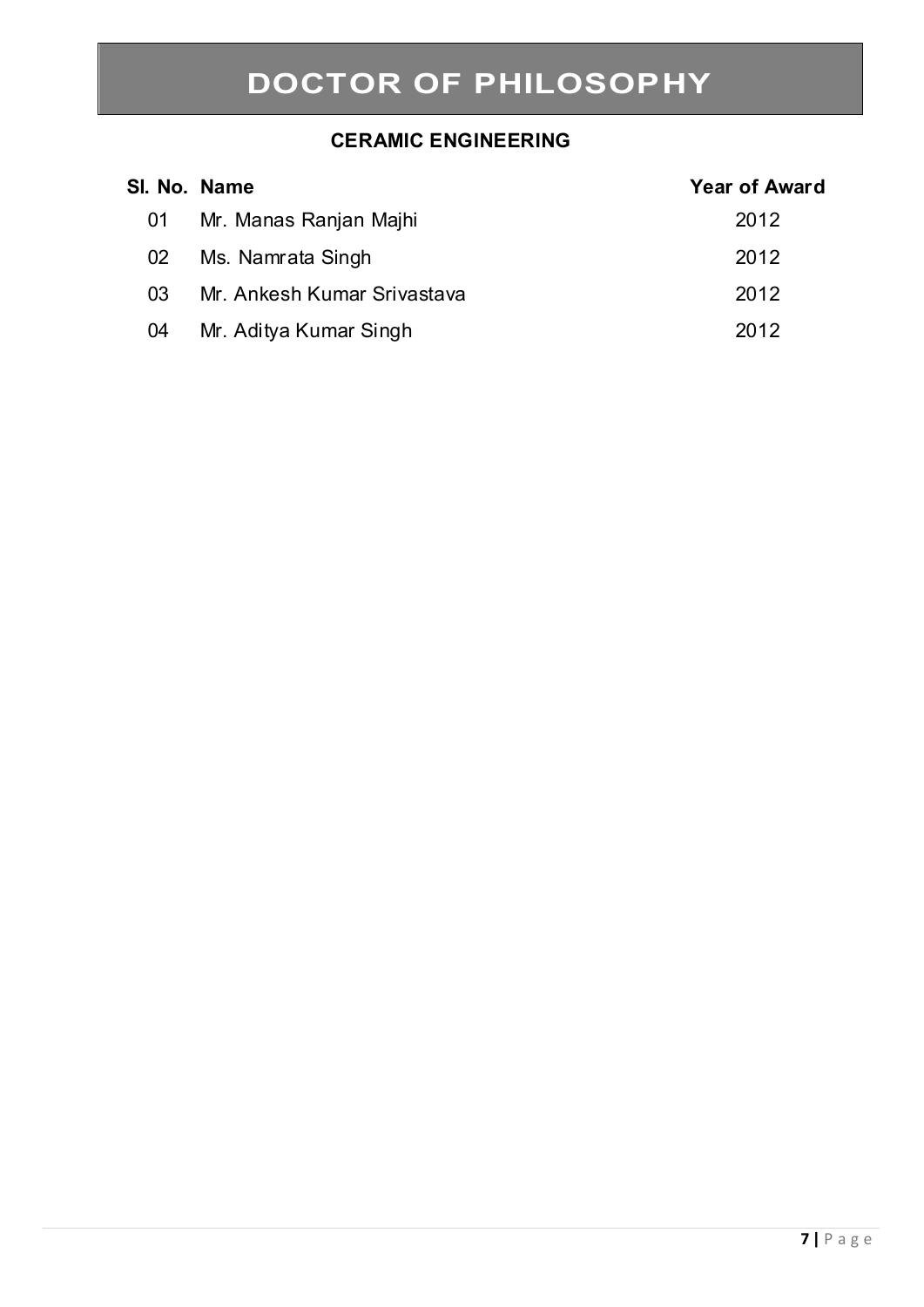#### **CHEMICAL ENGINEERING**

| SI. No. Name   |                         | <b>Year of Award</b> |
|----------------|-------------------------|----------------------|
| 01             | Ms. Kiran Singh         | 2010                 |
| O <sub>2</sub> | Mr. Mukesh Kumar Sahu   | 2011                 |
| 03             | Mr. Sushil Kumar Shukla | 2011                 |
| 04             | Ms. Betty Dasgupta      | 2012                 |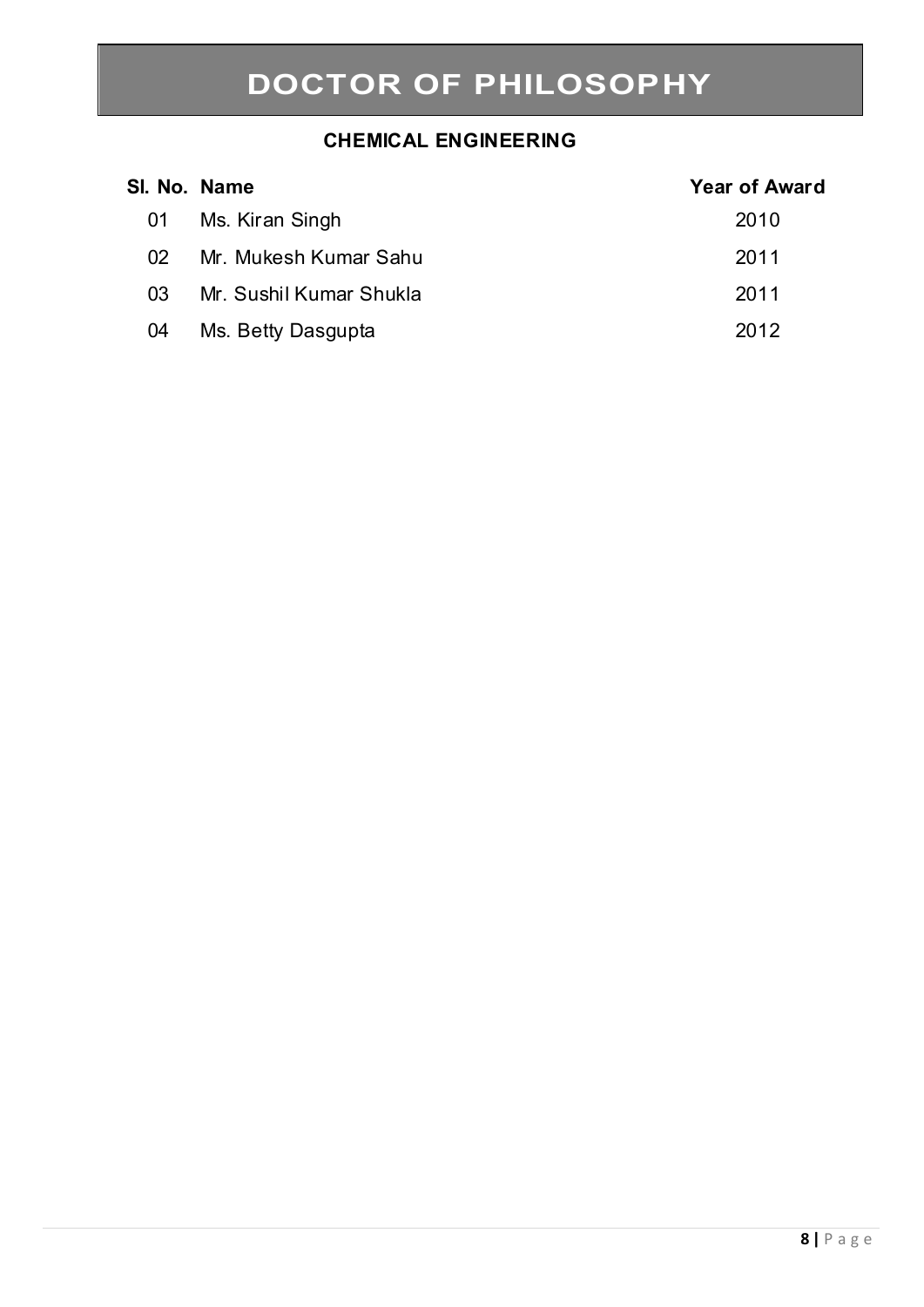#### **CIVIL ENGINEERING**

| SI. No. Name   |                           | <b>Year of Award</b> |
|----------------|---------------------------|----------------------|
| 01             | Mr. Anurag Ohri           | 2011                 |
| O <sub>2</sub> | Mr. Ramesh Damodarrao Dod | 2011                 |
| 03.            | Mr. Kevilhoutuo Theunuo   | 2012                 |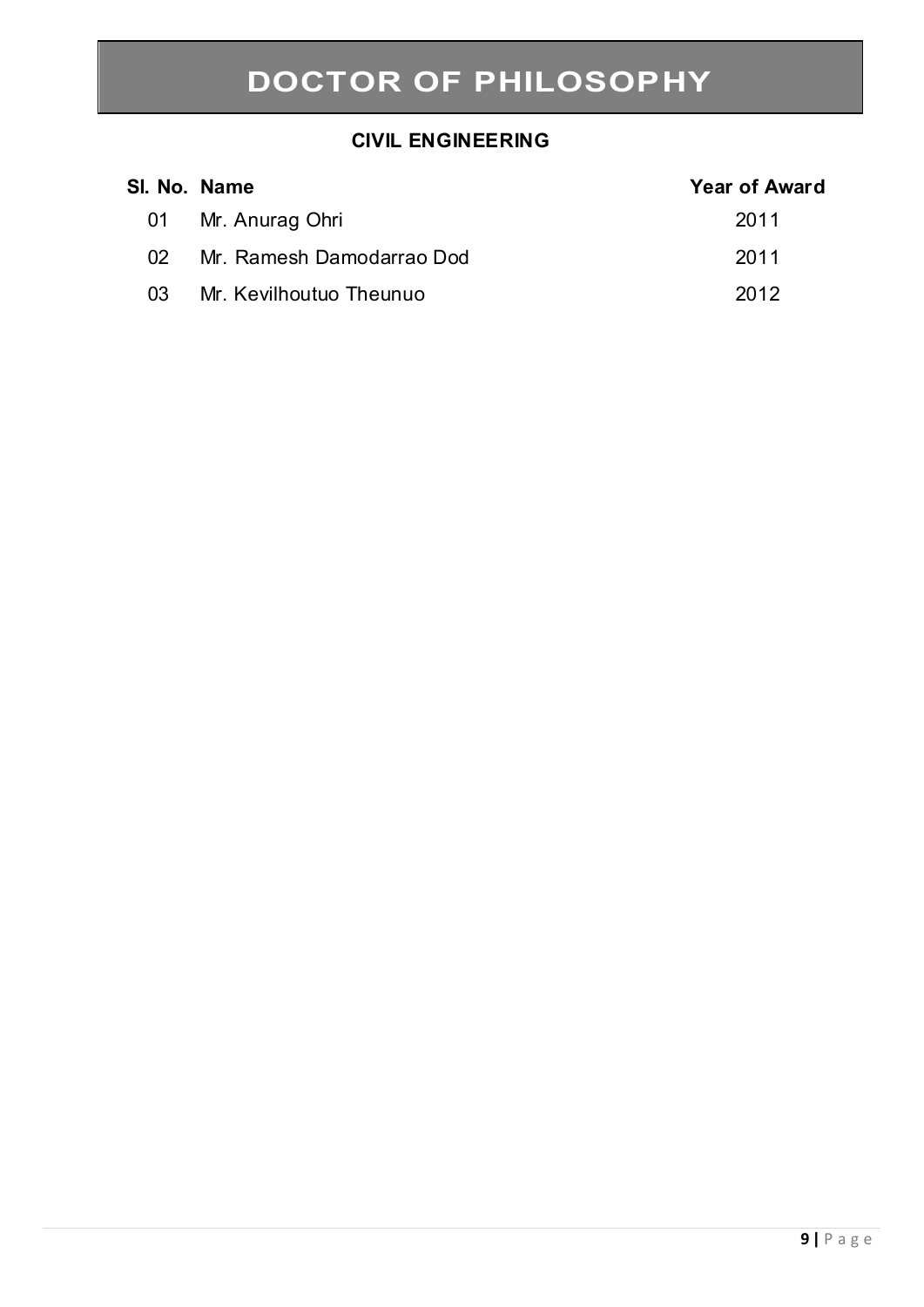#### **COMPUTER ENGINEERING**

| SI. No. Name    |                                     | <b>Year of Award</b> |
|-----------------|-------------------------------------|----------------------|
| 01              | Ms. Babita Pandey nee Babita Shukla | 2009                 |
| 02              | Mr. Bhaskar Biswas                  | 2010                 |
| 03              | Mr. Ravi Shankar Singh              | 2010                 |
| 04              | Mr. Vimal Mishra                    | 2010                 |
| 05              | Mr. Bireshwar Dass Mazumdar         | 2010                 |
| 06              | Mr. Mohanchur Sarkar                | 2011                 |
| 07              | Mr. Shyam Sunder Pandeya            | 2011                 |
| 08              | Mr. Abhishek Mishra                 | 2011                 |
| 09              | Ms. Kiran Mishra                    | 2011                 |
| 10              | Mr. Aruni Singh                     | 2012                 |
| 11              | Mr. Ashutosh Mishra                 | 2012                 |
| 12 <sup>2</sup> | Mr. Shahnawaz                       | 2012                 |
| 13              | Mr. Shrikant Tiwari                 | 2012                 |
| 14              | Mr. Akash Dutt Dubey                | 2012                 |
| 15              | Mr. Sami Ahmed Mohammed Al-Radaei   | 2012                 |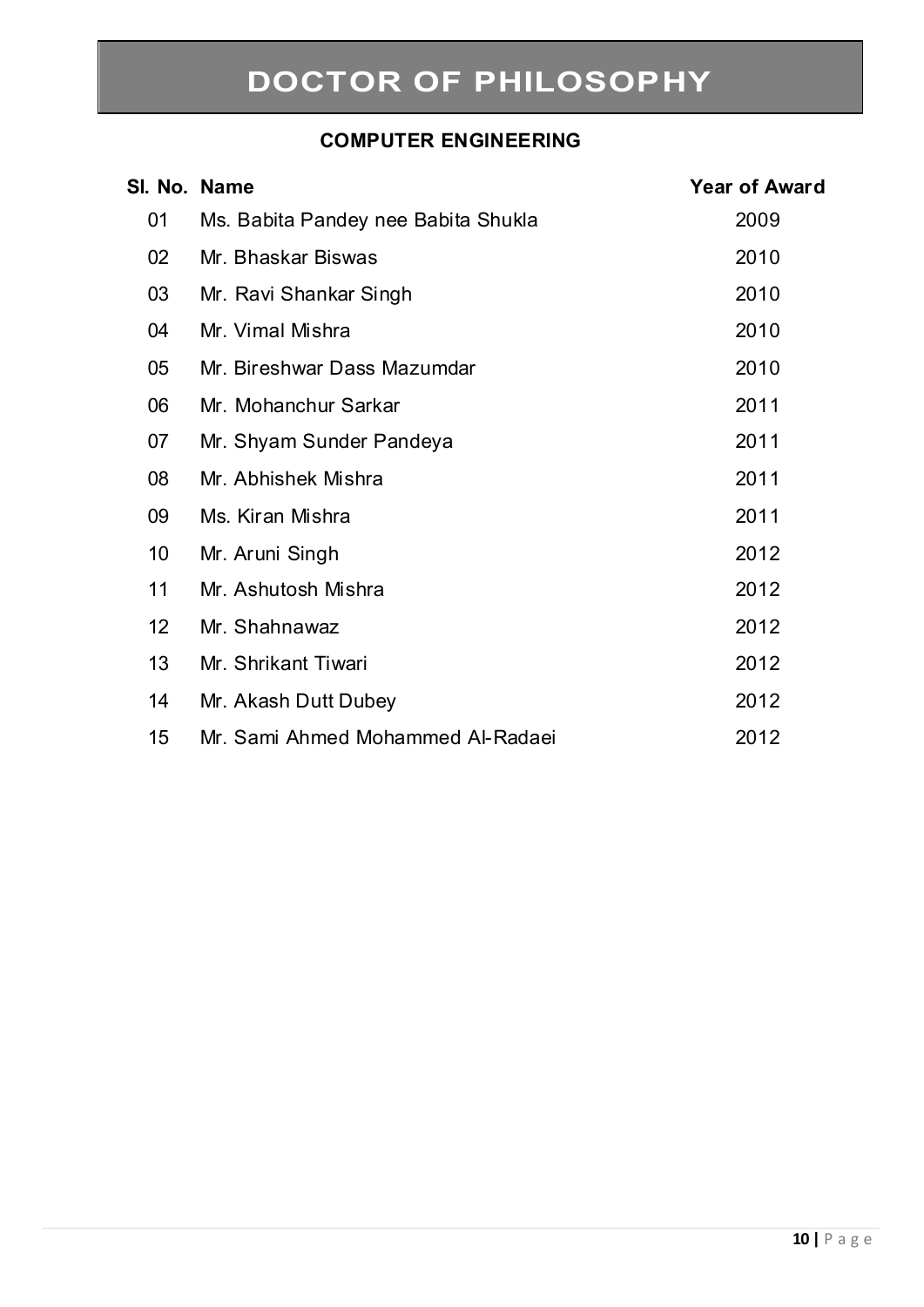### **ELECTRICAL ENGINEERING**

| SI. No. Name |                       | <b>Year of Award</b> |
|--------------|-----------------------|----------------------|
| 01           | Ms. Pratima Walde     | 2009                 |
| 02           | Ms. Amrita Sinha      | 2010                 |
| 03           | Ms. Kiran Shriyastaya | 2010                 |
| 04           | Mr. Deepak Kumar      | 2012                 |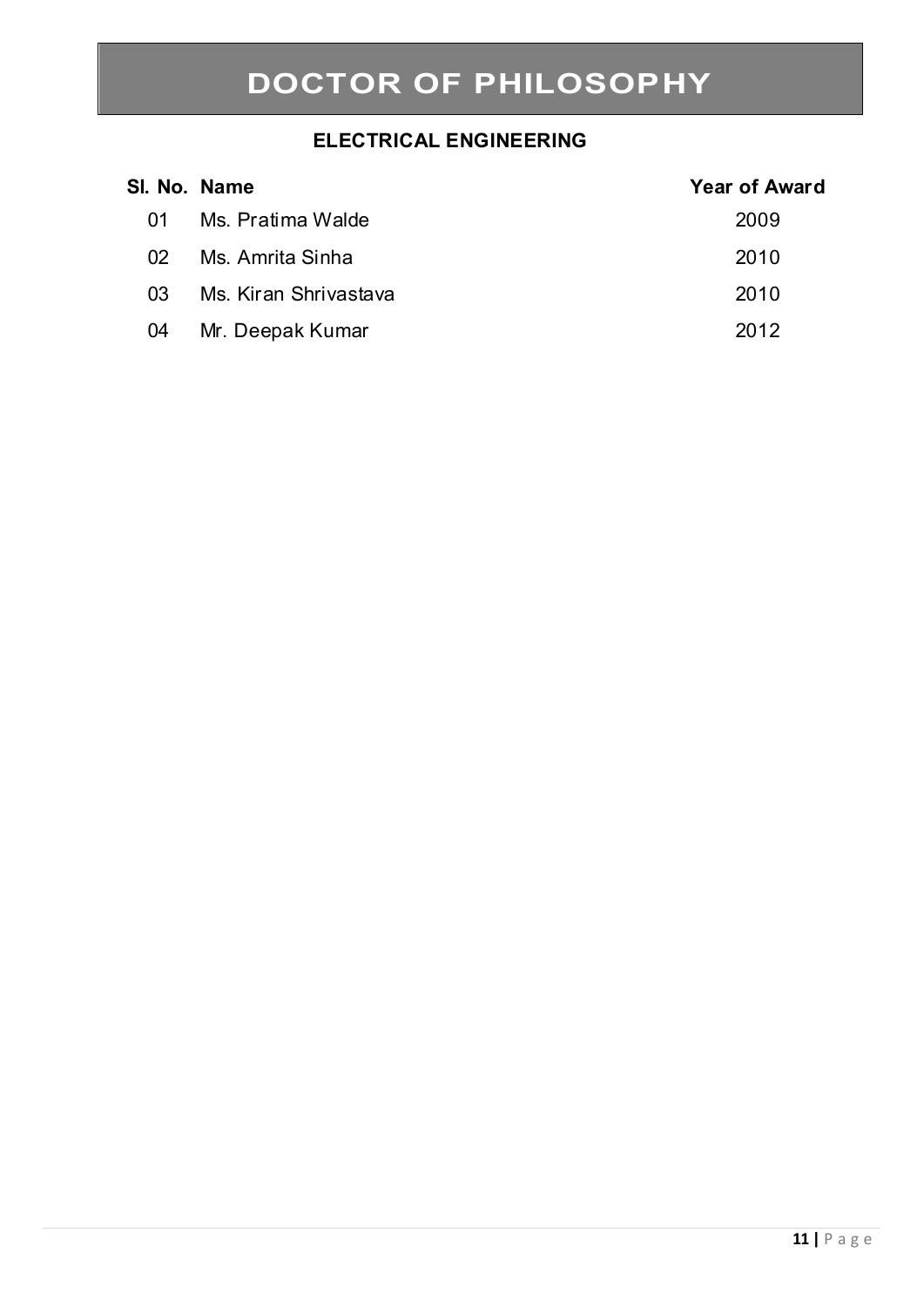### **ELECTRONICS ENGINEERING**

| SI. No. Name |                                 | <b>Year of Award</b> |
|--------------|---------------------------------|----------------------|
| 01           | Mr. Praveen Kumar Saxena        | 2008                 |
| 02           | Mr. Bhanu Shanker Chaurasia     | 2009                 |
| 03           | Mr. Reddi Ranga Rao             | 2009                 |
| 04           | Ms. Kalpana Choudhary           | 2009                 |
| 05           | Mr. Arun Dev Dhar Dwivedi       | 2010                 |
| 06           | Mr. Amit Kumar Singh            | 2010                 |
| 07           | Mr. S. Umamaheswara Reddy       | 2010                 |
| 08           | Mr. Seshadri R.                 | 2010                 |
| 09           | Ms. Preeti Pandey               | 2010                 |
| 10           | Mr. Akhilesh Pathak             | 2011                 |
| 11           | Mr. Basant Kumar                | 2011                 |
| 12           | Mr. Jitendra Kaushal Srivastava | 2011                 |
| 13           | Mr. Navin Singh Rajput          | 2011                 |
| 14           | Mr. Periasamy C.                | 2011                 |
| 15           | Mr. Pramod Kumar Tiwari         | 2011                 |
| 16           | Mr. Rajiv Kumar Singh           | 2011                 |
| 17           | Mr. Ravi Kumar                  | 2011                 |
| 18           | Mr. Ravi Kumar Gangwar          | 2011                 |
| 19           | Ms. Ghusoon Mohsin Ali          | 2011                 |
| 20           | Ms. Shaivalini Singh            | 2011                 |
| 21           | Ms. Shweta Tripathi             | 2011                 |
| 22           | Mr. Chandan Kumar Rai           | 2011                 |
| 23           | Mr. Jagdeesh Prasad Meena       | 2011                 |
| 24           | Mr. Deepak Mishra               | 2012                 |
| 25           | Mr. Sarvesh Dubey               | 2012                 |
| 26           | Ms. Smrity Dwivedi              | 2012                 |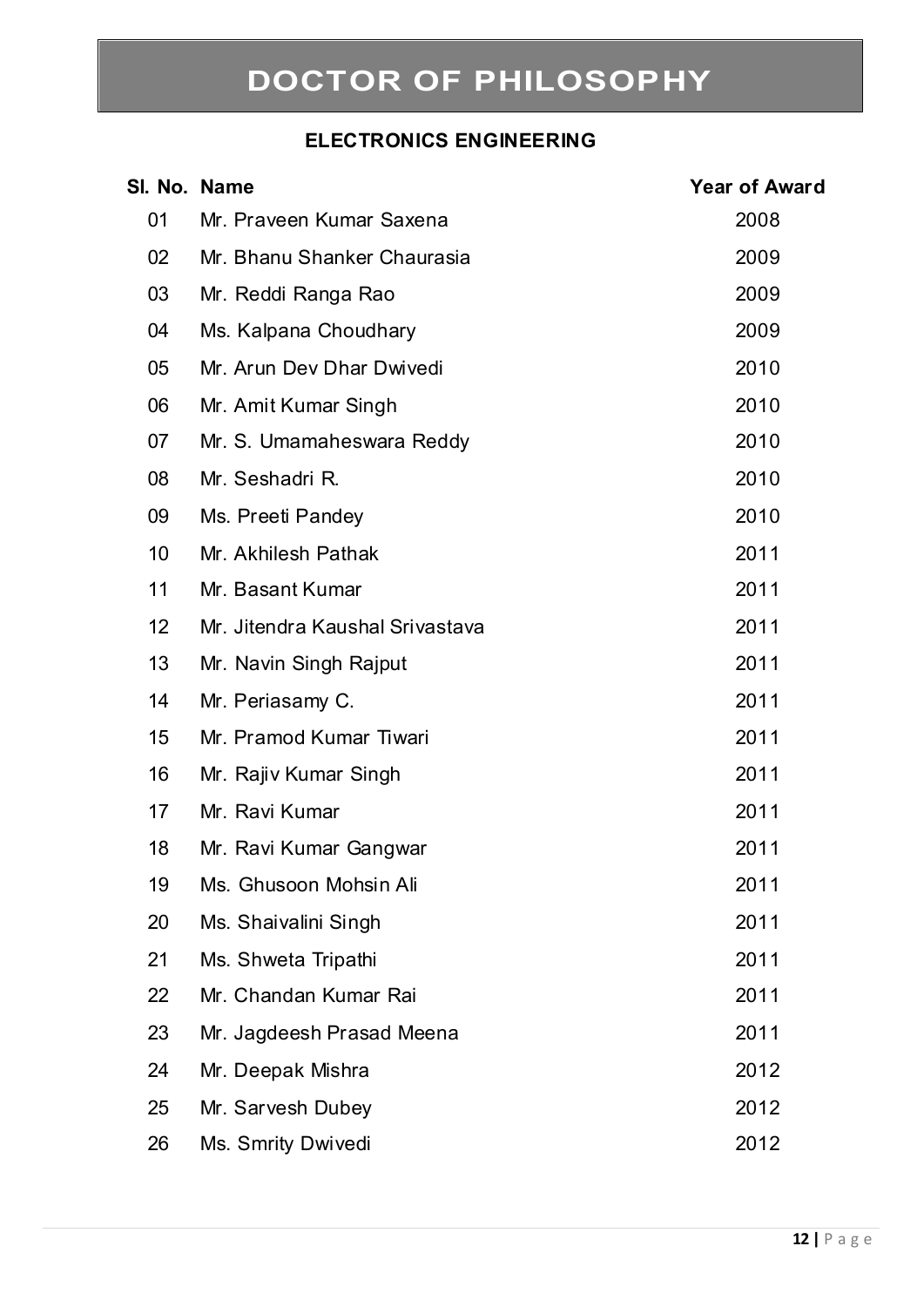#### **MATERIALS SCIENCE AND TECHNOLOGY**

| SI. No. Name    |                               | <b>Year of Award</b> |
|-----------------|-------------------------------|----------------------|
| 01              | Mr. Satendra Pal Singh        | 2009                 |
| 02              | Mr. Arun Kumar Singh          | 2010                 |
| 03              | Mr. Saurabh Tripathi          | 2011                 |
| 04              | Mr. Surendra Kumar Gautam     | 2011                 |
| 05              | Mr. Thakur Prasad Chaturvedi  | 2011                 |
| 06              | Mr. Vimal Kumar Tiwari        | 2011                 |
| 07              | Ms. Bhawana Gupta             | 2011                 |
| 08              | Ms. Swati Mohan               | 2011                 |
| 09              | Mr. Abhinay Mishra            | 2012                 |
| 10              | Mr. Narendra Kumar Singh      | 2012                 |
| 11              | Mr. Shuvrajyoti Bhattacharjee | 2012                 |
| 12 <sup>2</sup> | Mr. Anar Singh                | 2012                 |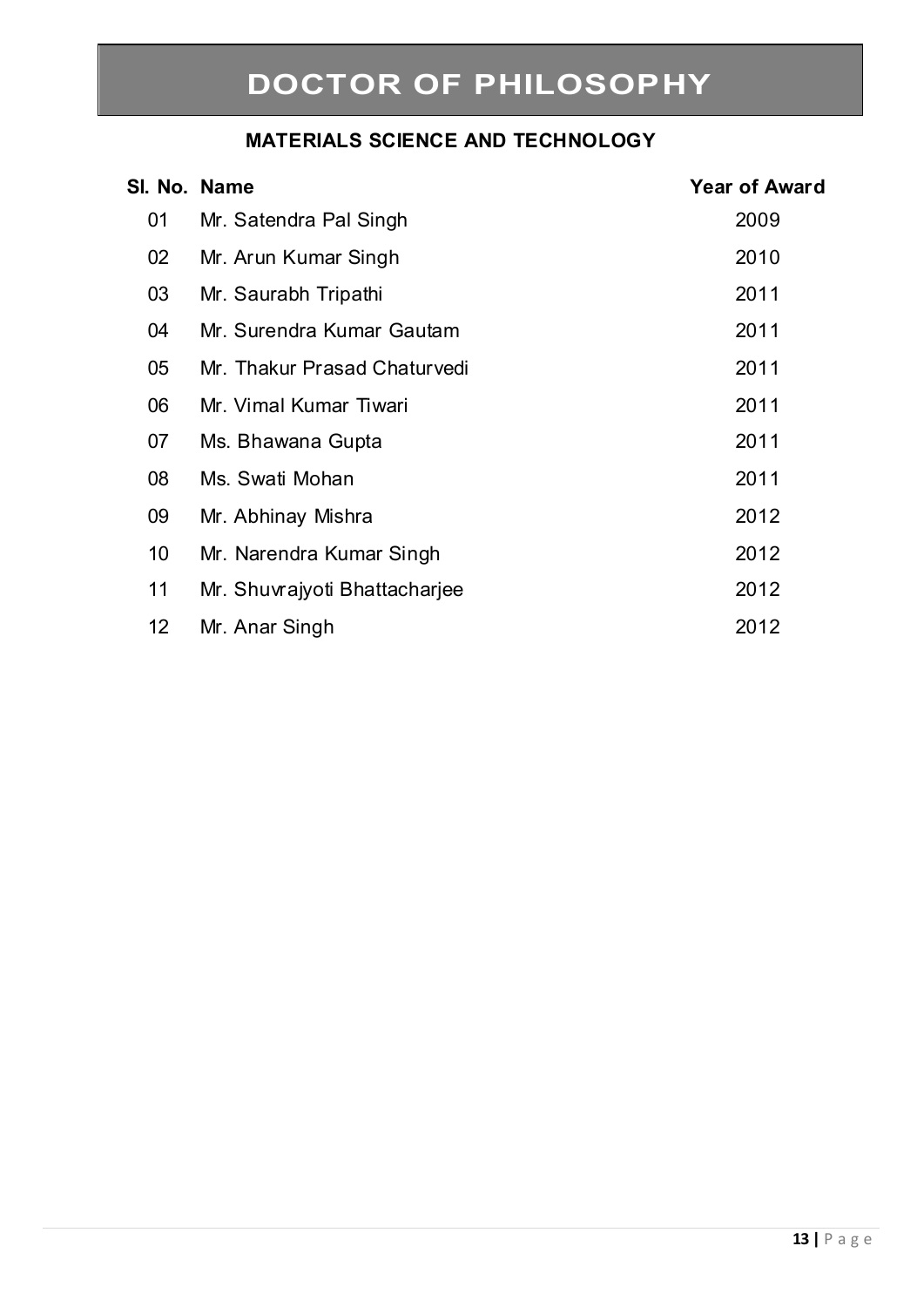### **MECHANICAL ENGINEERING**

| SI. No. Name |                                      | <b>Year of Award</b> |
|--------------|--------------------------------------|----------------------|
| 01           | Mr. Raju K.                          | 2009                 |
| 02           | Mr. Naresh Chandra Murmu             | 2010                 |
| 03           | Mr. Amit Tyagi                       | 2011                 |
| 04           | Mr. Sarosh Mumtaz Quraishi           | 2011                 |
| 05           | Mr. Sujeet Kumar Shukla              | 2011                 |
| 06           | Mr. Ali Abdulruda Farhan Al-Hamadani | 2012                 |
| 07           | Mr. Hatem Abdo Ali Al-Dois           | 2012                 |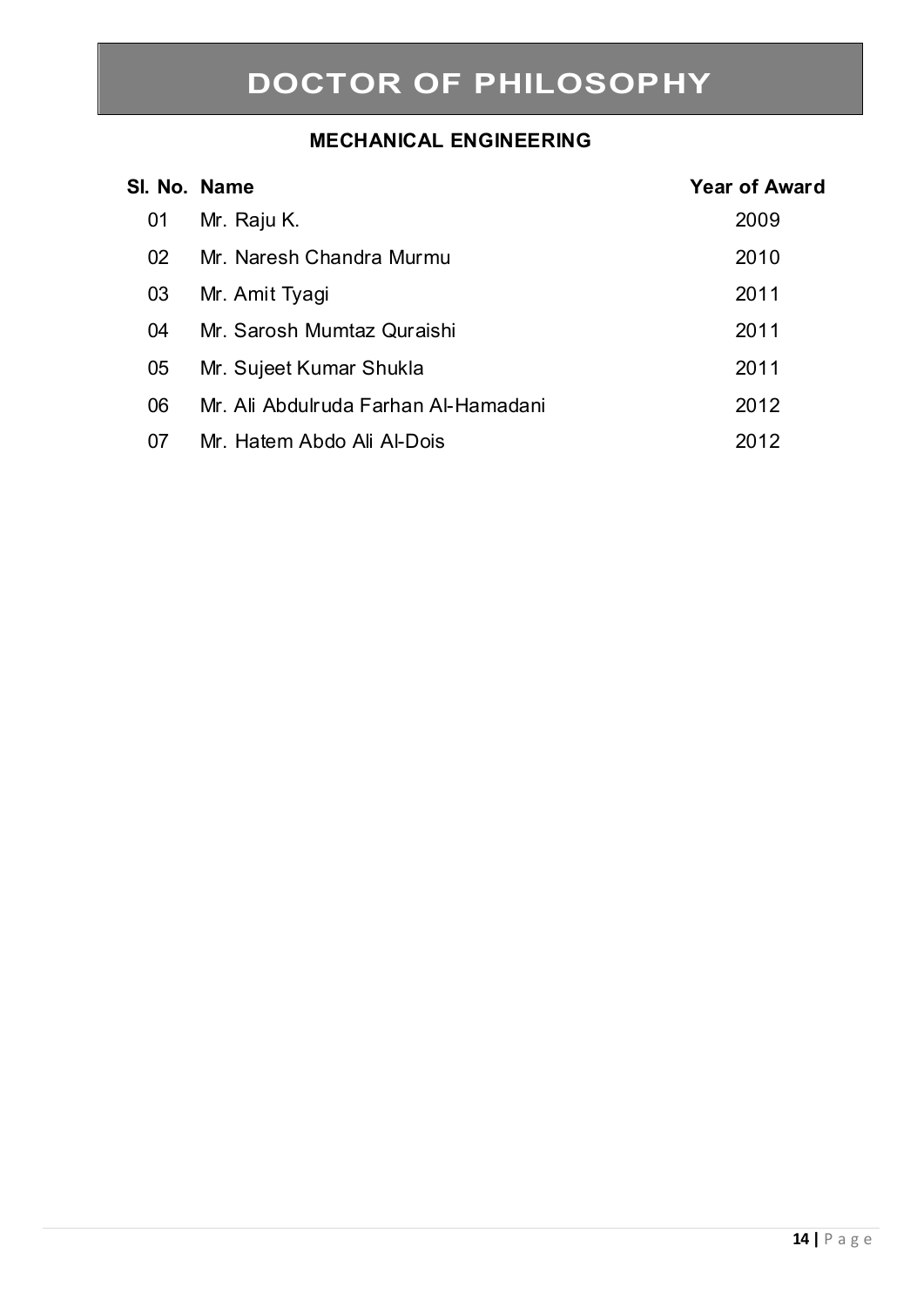### **METALLURGICAL ENGINEERING**

| SI. No. Name |                             | <b>Year of Award</b> |
|--------------|-----------------------------|----------------------|
| 01           | Mr. Gembali Srinivasa Gupta | 2008                 |
| 02           | Ms. S. Banumathy            | 2010                 |
| 03           | Mr. A. Nagesha              | 2011                 |
| 04           | Mr. Ranjan Kumar Singh      | 2011                 |
| 05           | Mr. Ashok Kumar Vaish       | 2012                 |
| 06           | Mr. Dayanand Paswan         | 2012                 |
| 07           | Mr. S. Sathyanarayanan      | 2012                 |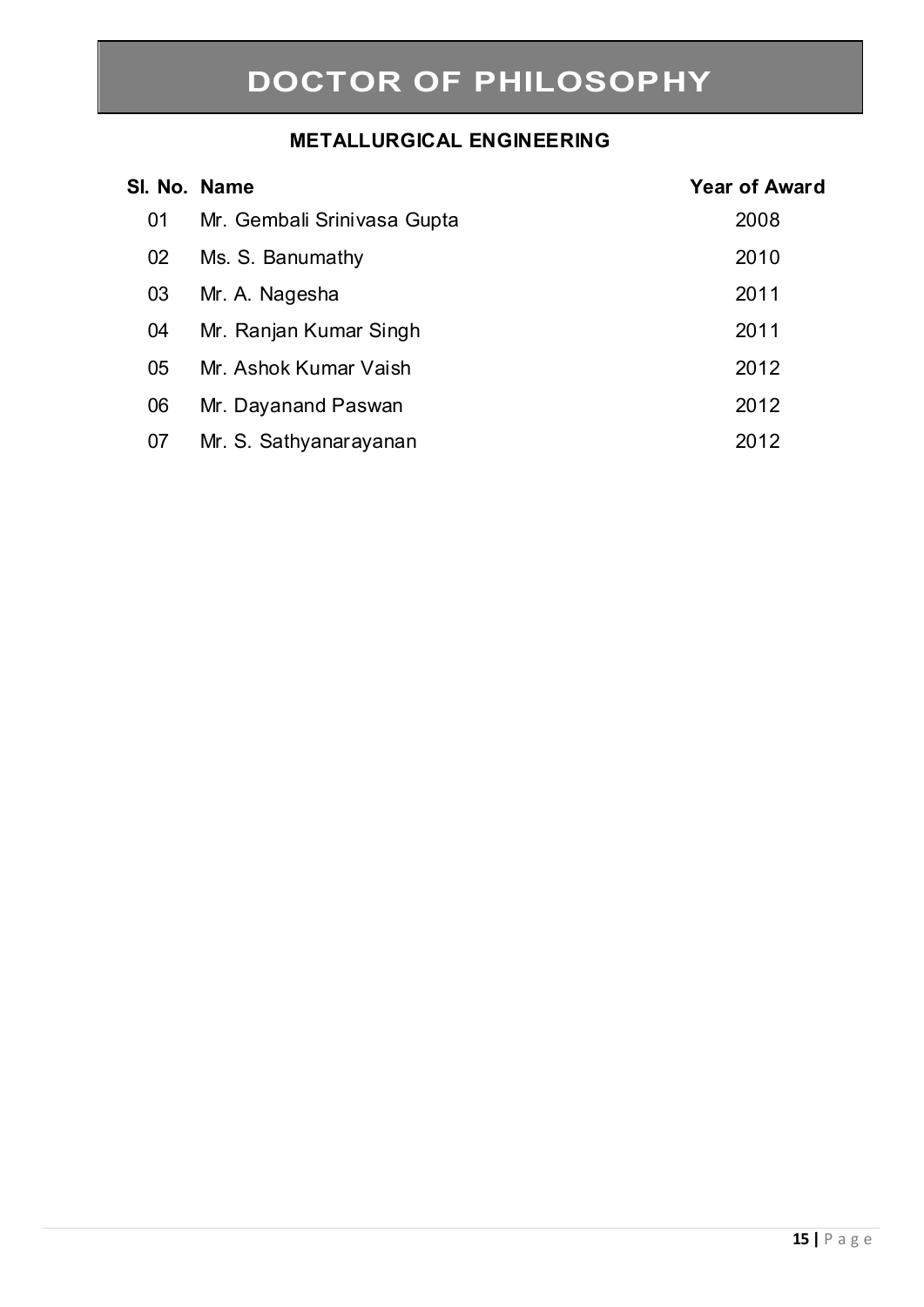#### **MINING ENGINEERING**

| SI. No. Name |                             | <b>Year of Award</b> |
|--------------|-----------------------------|----------------------|
| 01           | Mr. Mukesh Kumar            | 2009                 |
| 02           | Mr. Abhai Kumar Ranjan      | 2010                 |
| 03           | Mr. Bhanwar Singh Choudhary | 2011                 |
| 04           | Mr. Rabindra Sethi          | 2011                 |